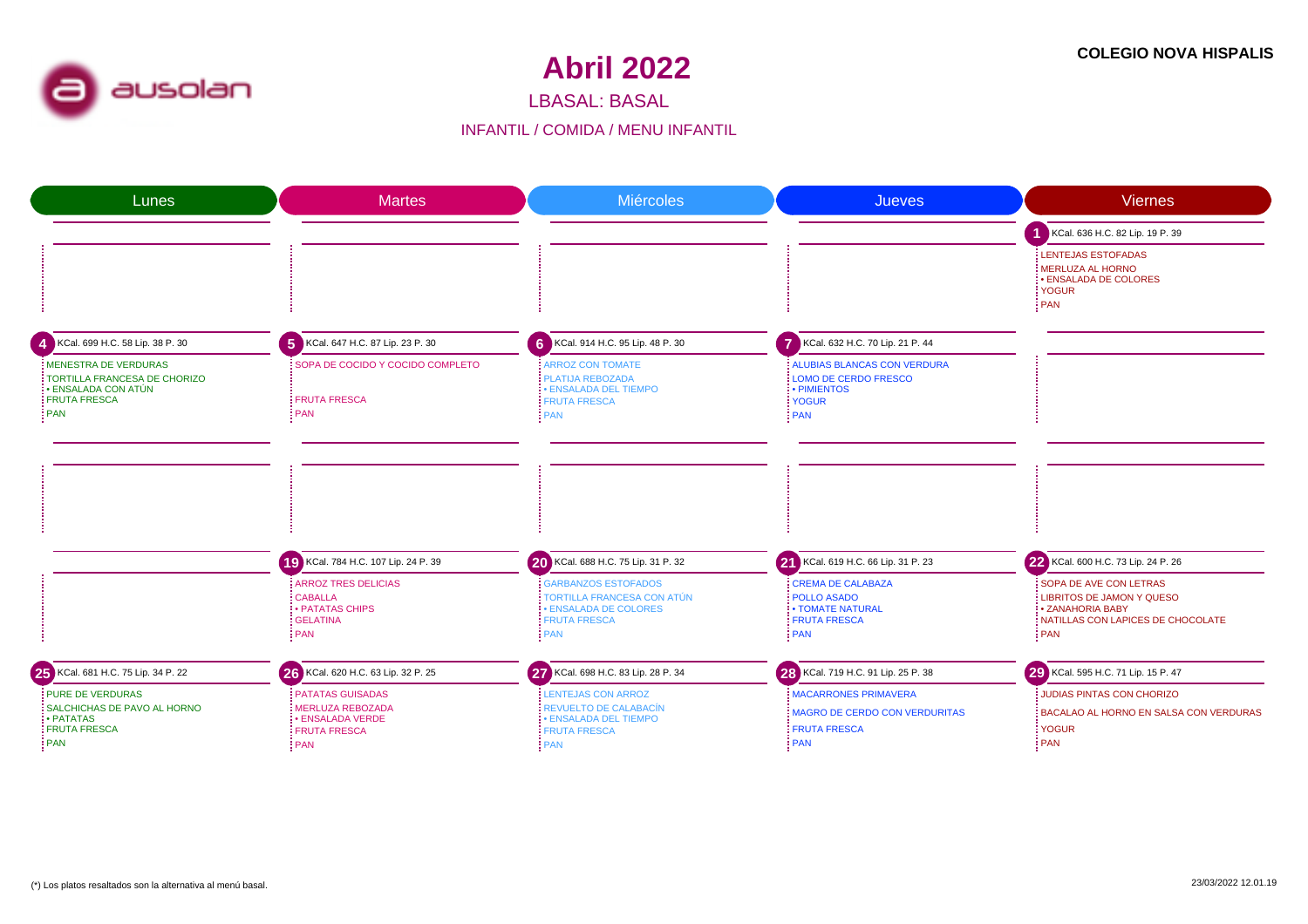

LCE00001: CELIACO

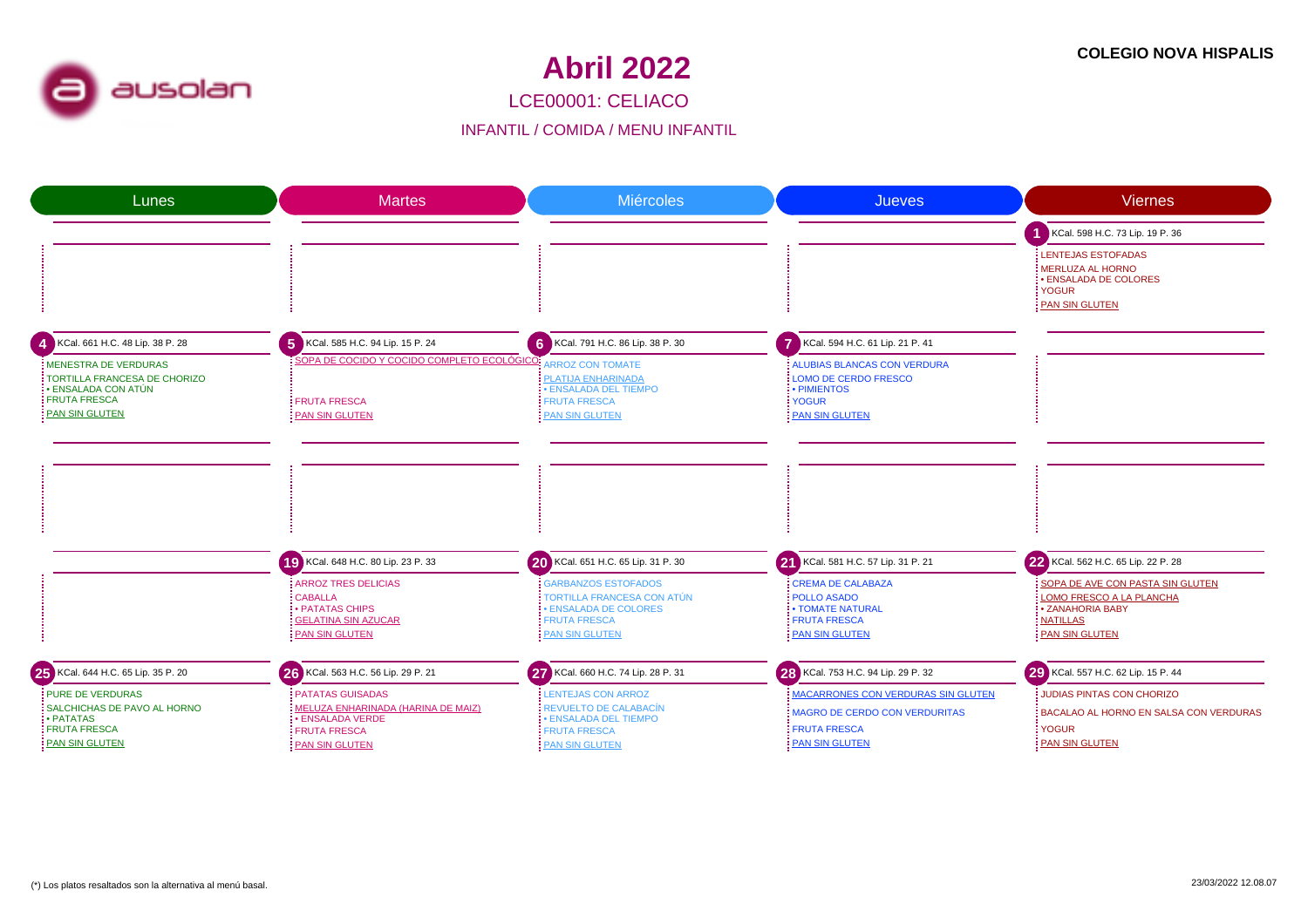

#### LAL00009: NO MARISCO, PESCADO**Abril 2022**

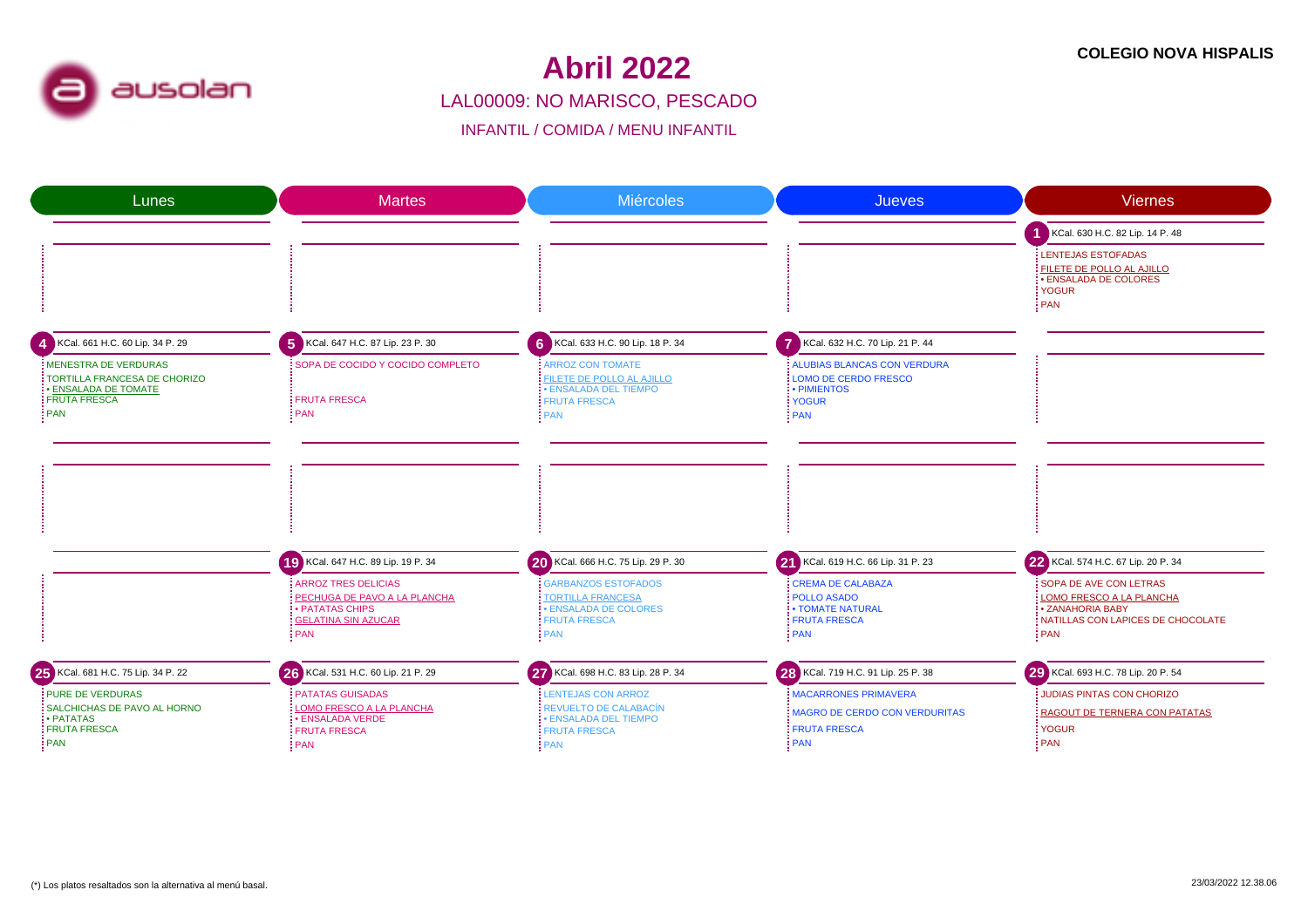

LMU00001: NO CERDO

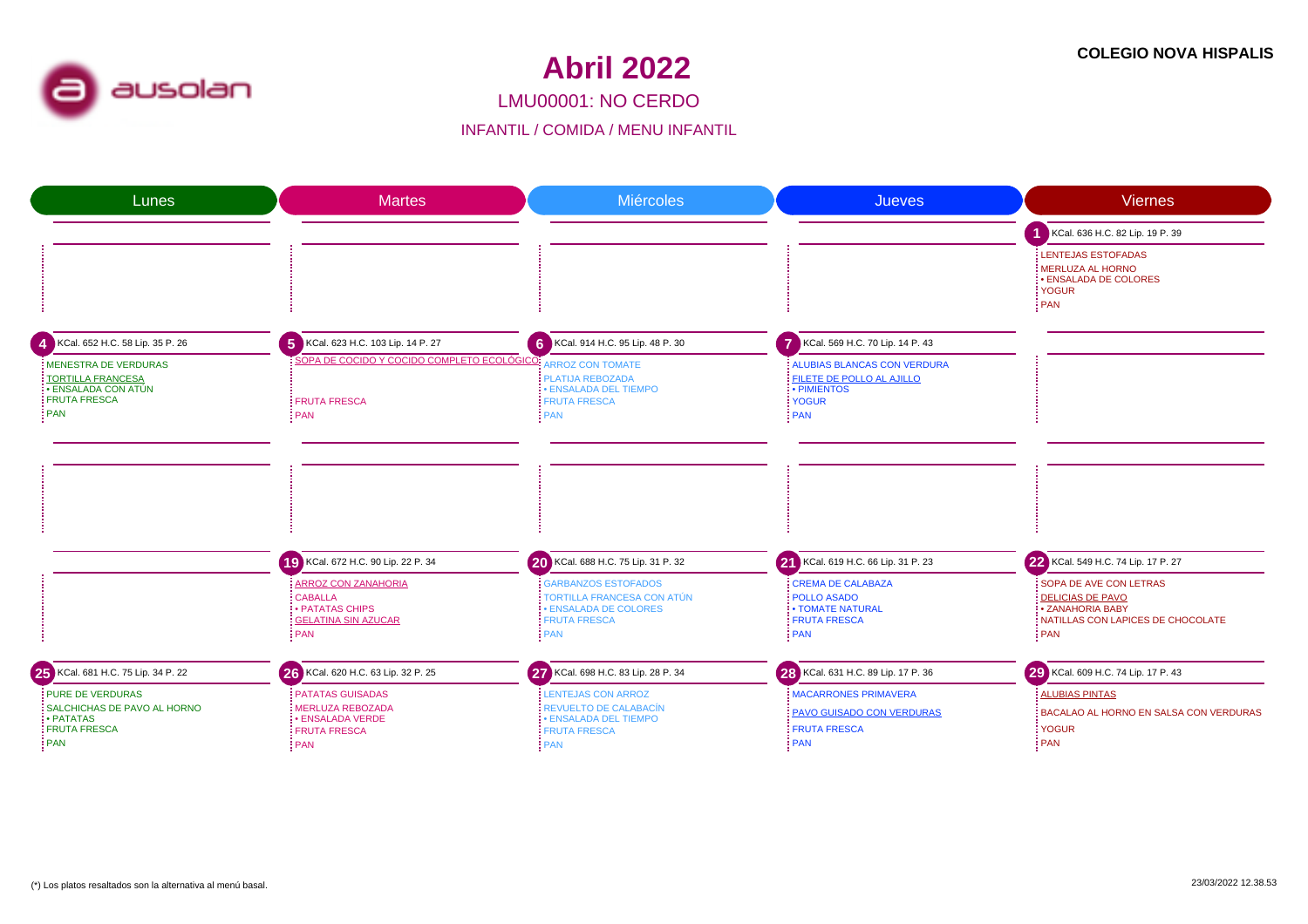

LAL00006: NO MARISCO

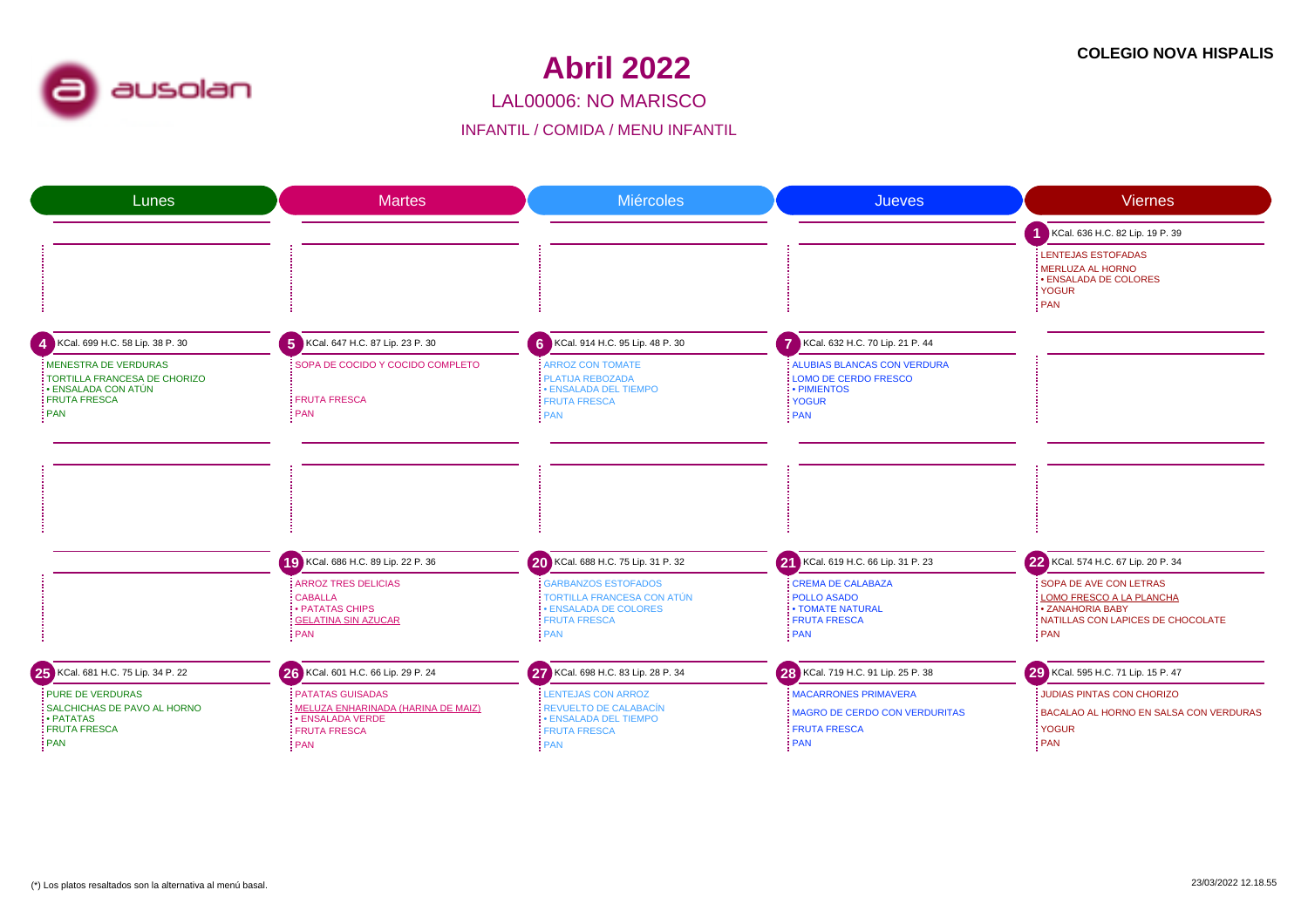

LAL00003: NO HUEVO

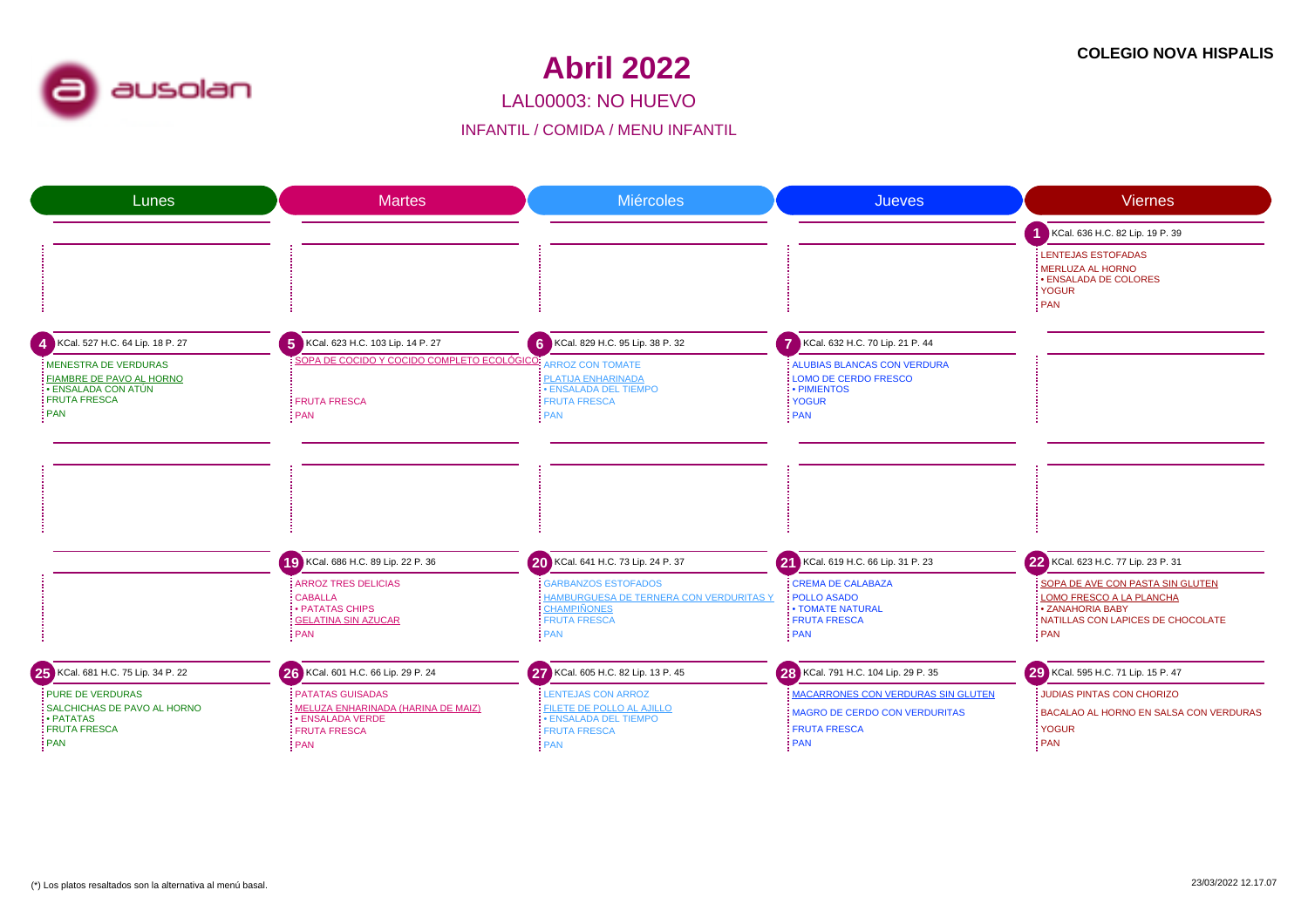

#### LAL00095: NO LEGUMINOSAS**Abril 2022**

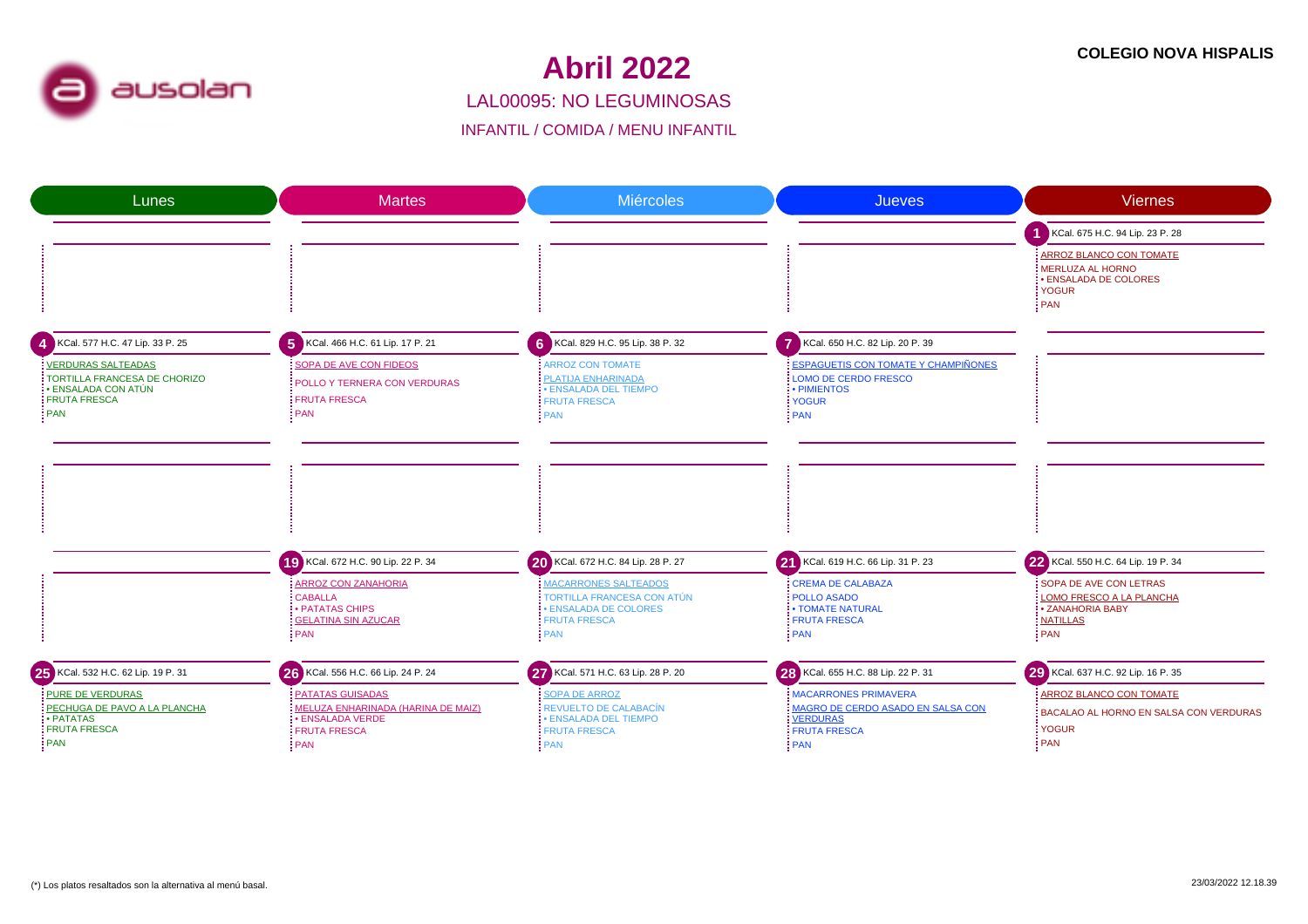

#### LAL00005: NO PESCADO

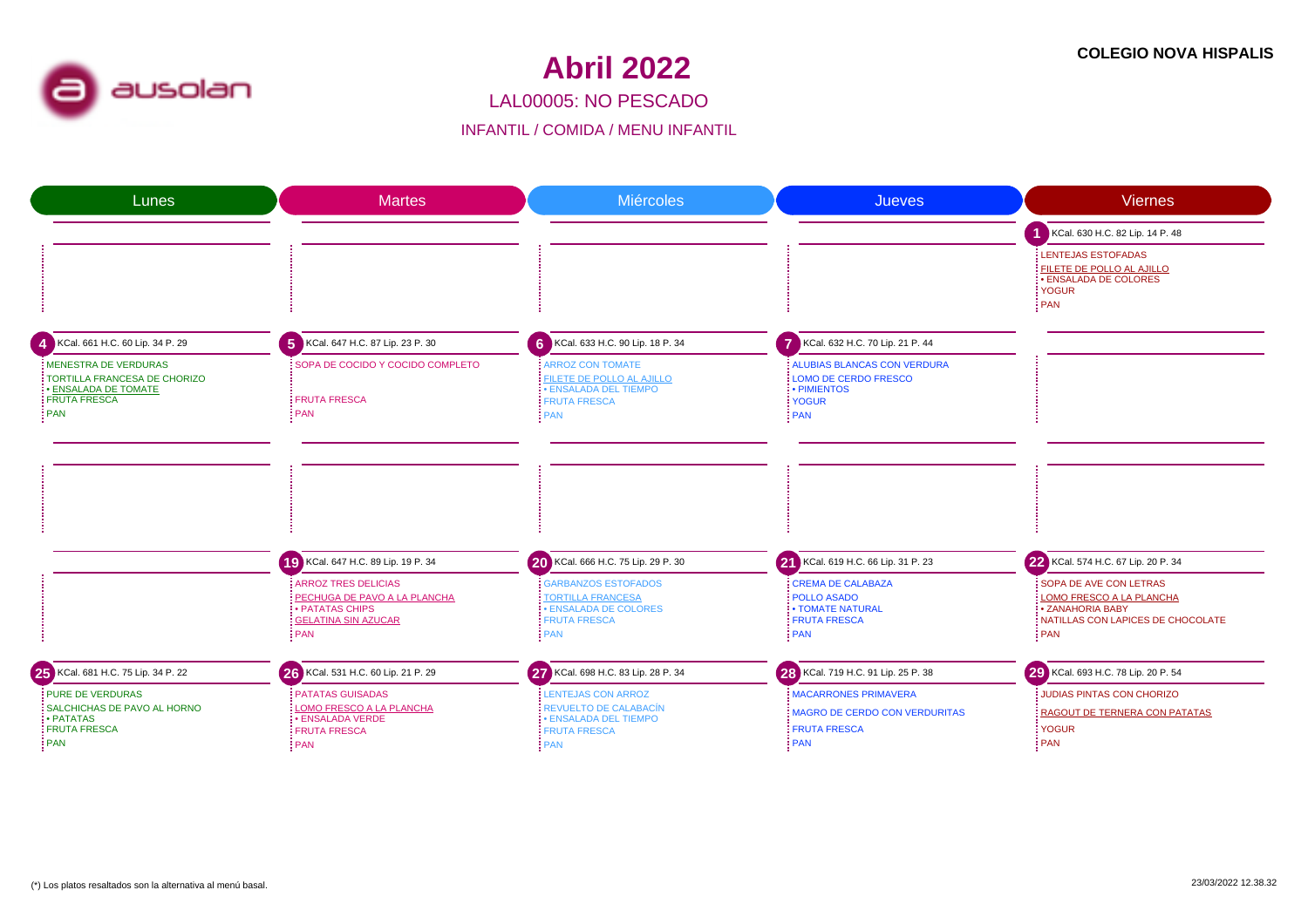

### LAL00008: NO HUEVO, LECHE**Abril 2022**